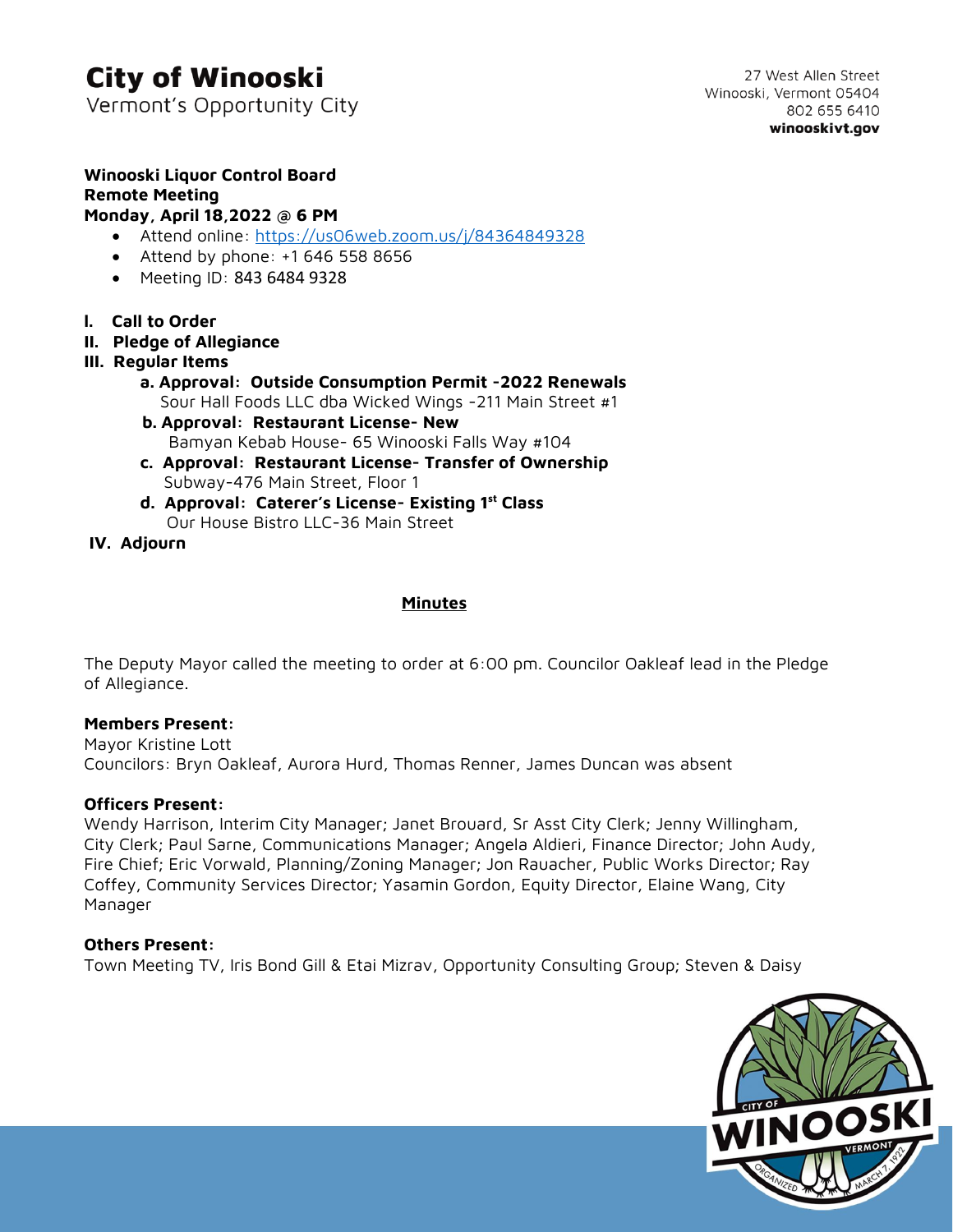# **City of Winooski** Vermont's Opportunity City

Berbeco, Sarah Van Ryckevorsal, Jason Charest, CCPRC; Jonathan Slason, RSG; Robert Millar, Kalyal Loving, Malachy Flynn, Connor Daley, Jessica Grant-Domond, Stephen Michon, Kathleen Voight-Walsh, Mileydeth Ortiz Culley

### **III. Regular Items**

#### **a. Approval: Outside Consumption Permit -2022 Renewals** Sour Hall Foods LLC dba Wicked Wings -211 Main Street #1

Ms. Willingham said they agreed on 11 am to 12pm

**MOTION** by Councilor Renner seconded by Councilor Oakleaf to approve the Outside Consumption Permit as presented. Voted and passed 3-0.

### **b. Approval: Restaurant License – New**

Bamyan Kebab House – 65 Winooski Fall Way #104

The owner arrived late, Council had already gone ahead and approved the license. The Mayor gave the owner opportunity to come forward and briefly tell the Council about himself.

**MOTION** by Councilor Oakleaf seconded by Counilor Hurd to approve the Restaurant License as presented. Voted 3-0.

### **c. Approval: Restaurant License -Transfer of Ownership**

Subway – 476 Main Street, Floor 1

Ms. Willingham said earlier this year you approved this license but since then the establishment has changed ownership. The new owners are requesting the approval.

**MOTION** by Councilor Renner seconded by Councilor Hurd to approve the Restaurant License as presented. Voted and passed 3-0.

### **d. Approval: Caterer's License -Existing 1st Class**

Our House Bistro LLC – 36 Main Street

**MOTION** by Councilor Oaklead seconded by Councilor Renney to approve the Caterer's License as presented. Voted and passed 3-0.

**IV. Adjourn**